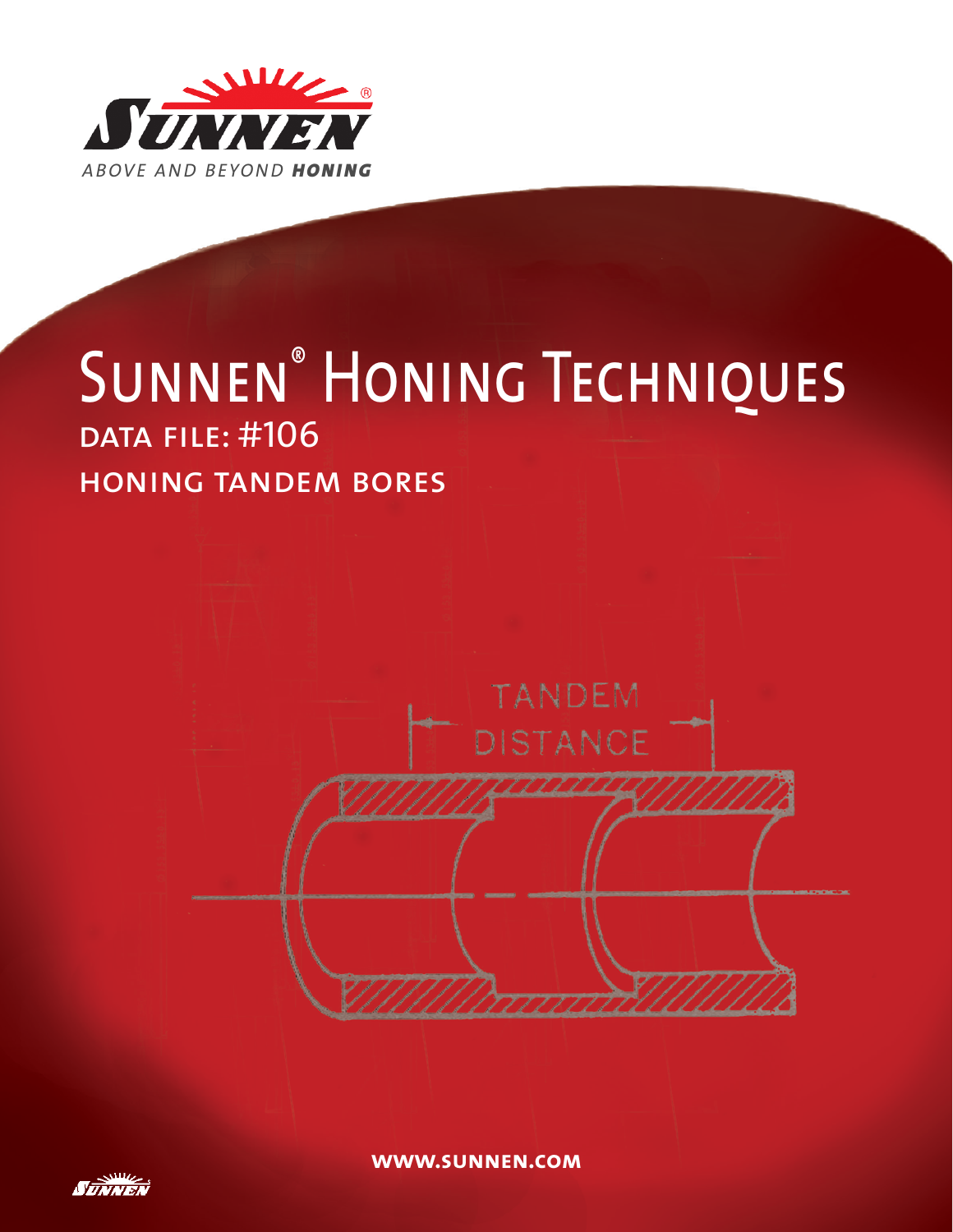## **NOTES**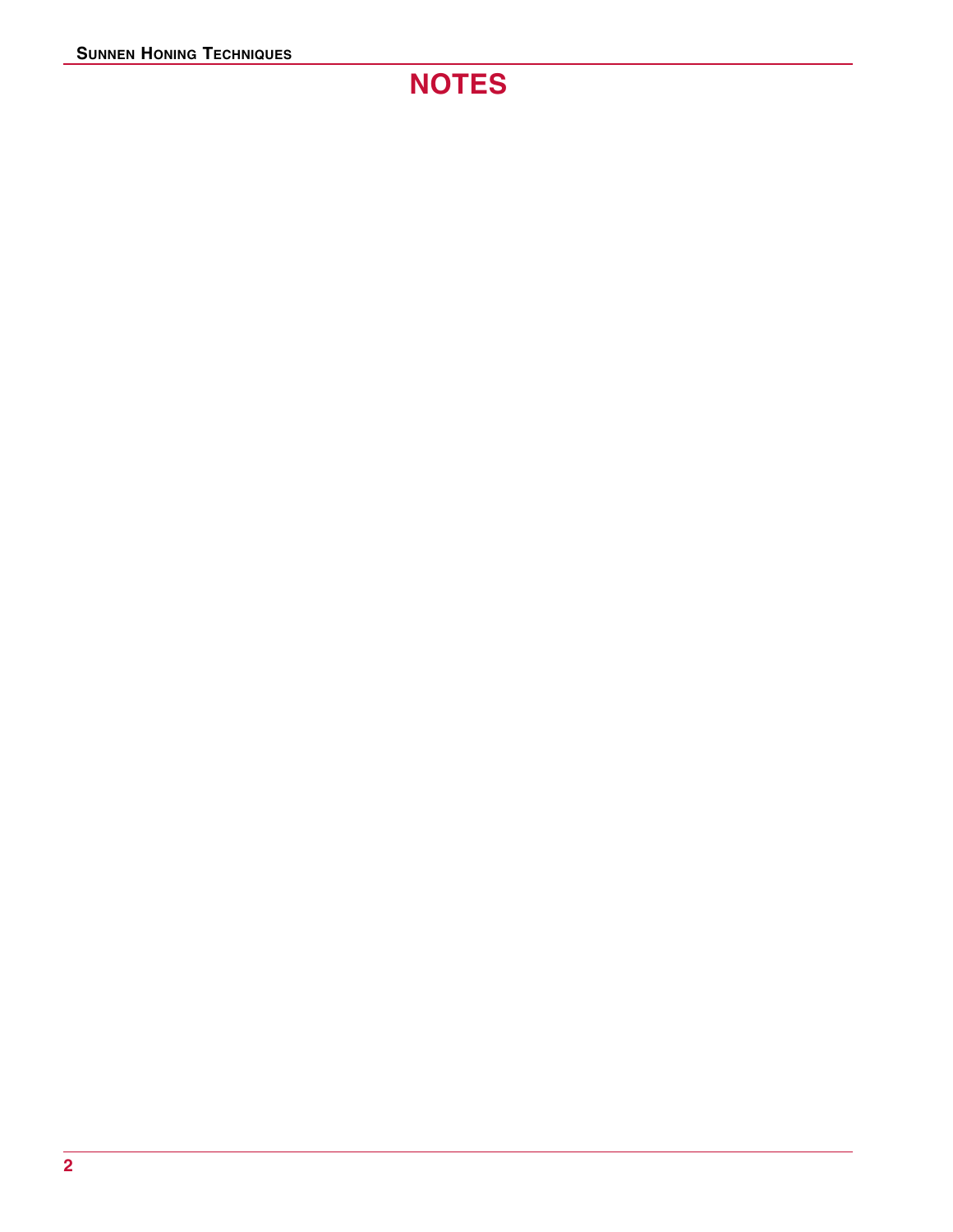### **HONING TANDEM AND MULTIPLE "IN-LINE" BORES**



Note the six narrow lands widely spaced. Not only must the multiple bores be of exact diameter, but they must also be exactly in line.

**Figure 1, Hydraulic Valves**



This piston is typical of parts that have tandem bores, and requires precision alignment of the piston pinholes

**Figure 2,Tandem Bore**



.The four short cross bores have equal diameters, and were honed in pairs using standard tooling. The two large bores also have equal diameters and were honed together.

#### **Figure 3, Unaltered Tooling**



#### **TANDEM BORES ARE QUITE COMMON**

One of the most important and useful of honing applications is the in-line honing of multiple spaced bores. A new common examples are journal bearings for revolving shafts, valve bodies for sliding hydraulic controls *(see Figure 1)*, and wrist pin holes in pistons *(see Figure 2)*. The problem is to get the tandem (or "in-line") bores to the same diameter and in perfect alignment, without bellmouth at the ends of the lands and without any binding when the mating part is inserted.

Some valve bodies will have bores with as many as six or eight lands spaced unevenly over the length. The lands may be less than a quarter-inch long, or more than a half-inch. Although not quite as common, some parts will have only two bores in line, with the bores having different diameters. This requires special handling and will be discussed later.

#### **TANDEM HONING TECHNIQUE**

Each individual bore or land offers the same problems as a single bore in an ordinary part. Sunnen honing tools will correct misalignment of tandem spaced bores and will maintain alignment while sizing the bores simultaneously *(see Figure 3)*.

STANDARD TOOLING. The need for tandem and multiple bore sizing with positive alignment influenced the basic design of Sunnen tooling years ago. The need has steadily increased with modern component design, hydraulic control valves being good examples. The majority of such jobs can be done with standard stock tooling, although some of this work requires alteration of the tooling to get the best *(see Figure 4)*.

When you have two in-line bores, tandem distance is defined as the distance from the middle of one land (bore) to the middle of the other land. If the standard honing unit has stone surface at least twice as long as the tandem distance, the standard honing unit will usually do the job. With a series of lands, if the lands and intervening spaces are nearly equal in length and the lands are not too far apart, the job can usually be handled with a standard honing unit *(see Figures 5 & 6)*. The several lands act as one long bore. Such designs are common to many hydraulic and pneumatic control valves.

There are many Sunnen honing tools that have long stone surfaces. As diameter increases, rigidity also increases and permits the use of longer honing surfaces. Standard stock tooling is available with from one stone length to five stones end to end, depending upon the diameter. Special honing tools can be made considerably longer for certain applications. It is usually more economical to use standard honing units whenever possible.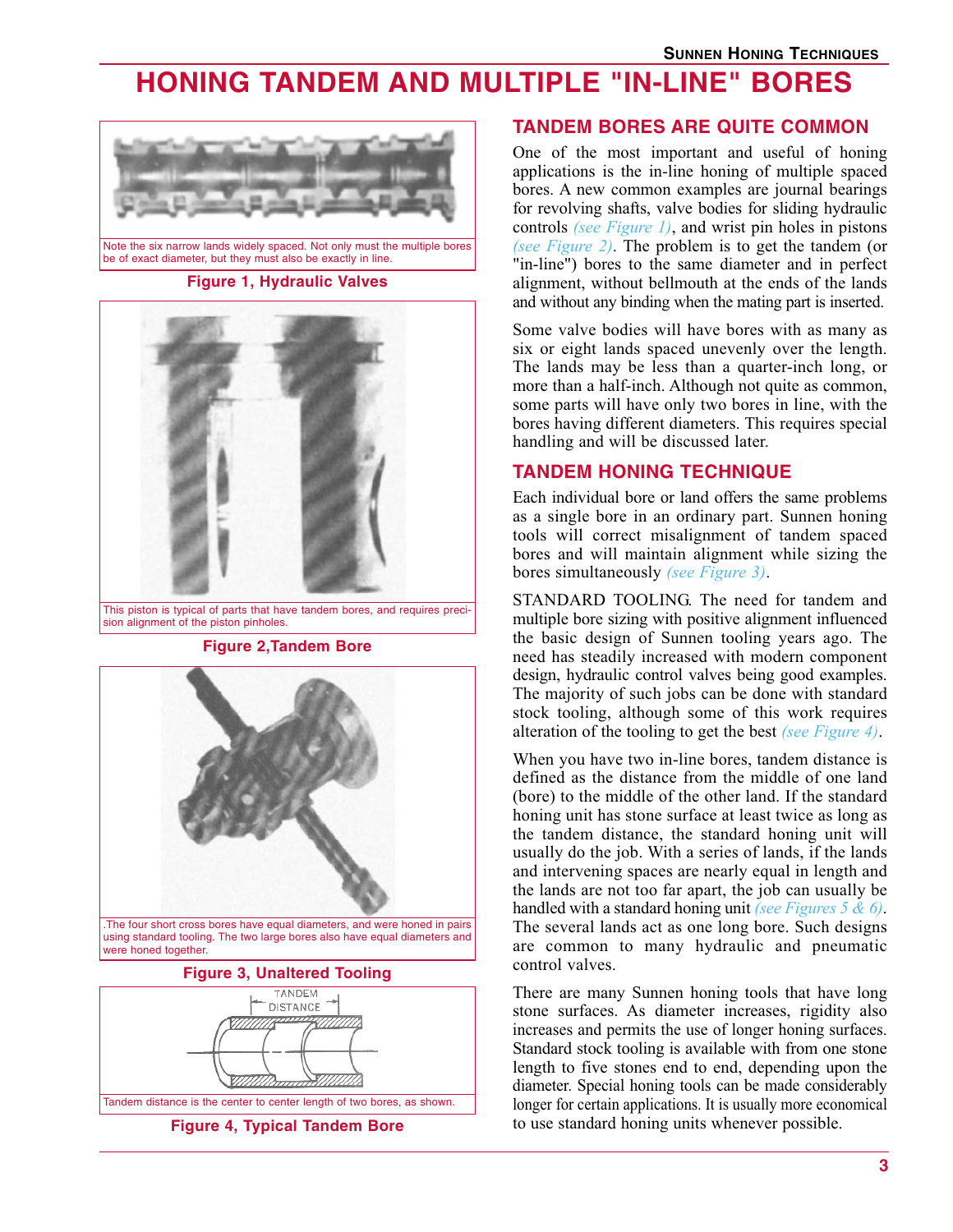#### **SUNNEN HONING TECHNIQUES**

ALTERED HONING UNITS. If the stone length is less than twice the tandem distance, there will be a section midway of the stone and shoe that will fail to pass through either bore during stroking. This unused section will not wear down and will gradually form a "bump" that will generate bellmouth in the inside end of each bore.

In this case it is necessary to alter the honing unit so that it, too, is a tandem, with two spaced sections of honing surface. This alteration removes the unusable center section that would develop into a hump *(see Figure 7)*.

There are also occasional designs where the spacing and land widths are such that special honing tools are needed for most efficient production. When quantities are limited and the need to get the job hone is urgent standard tooling altered in your own shop can be the answer. On the other hand, if it is a production run with odd dimensions, it may be more economical to have factory alterations or to have special tooling made. Sunnen maintains a Special Products Department devoted exclusively to the design and manufacture of such tooling. Your Sunnen Field Engineer can help analyze your problem.

#### **EXAMPLES OF TANDEM BORES**

STANDARD TOOLING. *Figure 8* shows a tandem bore wit standard tooling (long stone type) being used. (The stone length - and guide shoe length - is more than twice the total tandem distance and there is no need for altering the tooling.)

Note that at the end of the outward stroke to the left, and the backward stroke to the right, one of the work lands overhangs the ends of stone and shoe while the middle section of both stone and shoe are well overstroked by the other work land. There is no unused stone section, and end for end work reversal of the part keeps the tool true. The tool and the work lands stay straight; and the bores are equal in diameter and in perfect alignment.

For the job illustrated, the tooling selection in *Figure 8* is efficient and economical. It assures long stone and shoe life with fast stock removal and high production rates.

There are exceptions; however, to the general rule that standard tooling is usually best when the stone length is twice the tandem distance. For example, if the two work lands are narrow and widely spaced stroking and reversing over a long stone surface will maintain size and alignment but can generate a slight bellmouth in the bore's ends, because the wide spacing makes it impossible to stroke over the entire stone length of the stone.



**Figure 5, Narrow End Land**



This type of work offers no problems. The honing too/ shown has enough stone length to meet the "twice tandem distance" requirement.

**Figure 6, Long Tandem Lands**



If stone and shoe length are not at least twice the tandem distance, the honing toot must be altered by cutting a gap from the center of stone and shoe as shown. Otherwise the center area would fail to wear down and the resulting hump would bellmouth the inside ends of both lands.

#### **Figure 7, Altered Tooling**



**Figure 8, Typical Tandem Bore**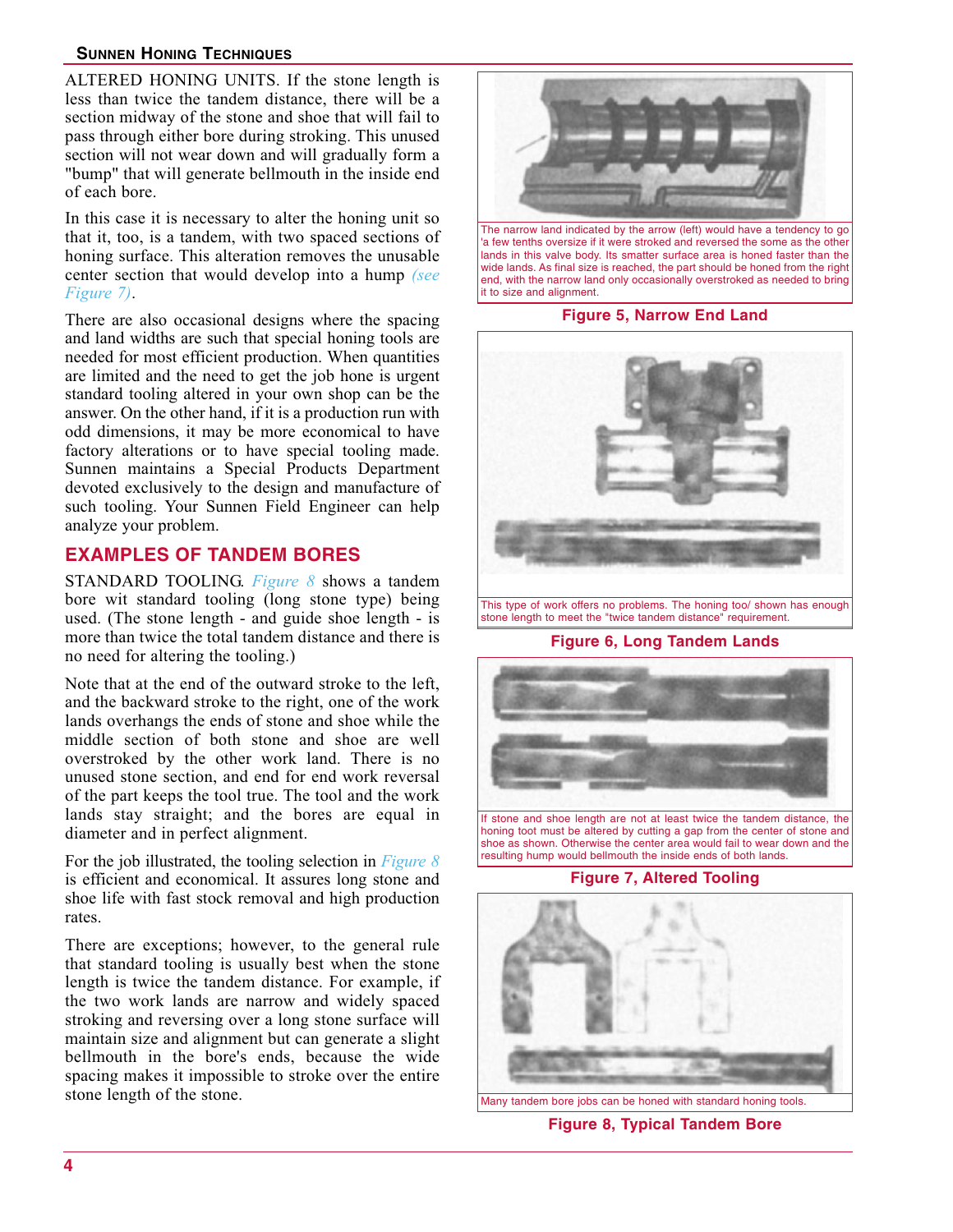ALTERED TOOLING. *Figure 9* shows the same tandem bore with a standard honing tool (short stone type) altered to remove the center sections of both stone and shoes.

The workpiece in *Figure 9* is at the end of the outward stroke to the left. Both bores overhang the stone and shoe in that direction by half the land lengths or better.

The dotted part in *Figure 9* shows the same effect at the end of the reverse stroke to the right. Note that each end of the honing tool is overstroked by about half of the work land. The two short tool sections get equal use and wear and, as the work is reversed at intervals, they generate equal diameters in the work.

This method of altering and using short tooling produces tandem bore straightness, true alignment and controlled size. In the case illustrated in *Figure 9*, you will note the stone length before altering was considerably less than to alter the stone and shoe. The rule for such alteration is as follows: double the "tandem distance" and from that subtract the full stone length. The result is the length of material that must be removed from the center of the stone and shoes.

Any alteration to the honing stone's length must be matched by an identical alteration on the shoes. The surface of a stone in use will tend to parallel the surfaces of the shoes. If the stone overhangs the shoe, that end of the stone has a tendency to "build up". If the shoe overhangs the stone, the shoe end will build up and the stone end wears down. With either type of "build up", the accuracy of the work will be affected.

SPECIAL CASES ALSO CALLING FOR ALTERED HONING TOOLS. When several stones are used "in line" as in the honing unit of *Figure 6*, as each individual stone enters the ends of wide spaced work lands, and is put under pressure against the supporting wedge, the ends of the work lands will have a tendency to bellmouth very slightly. If the



**Figure 9, Different Tooling**

tolerance specifications will not allow the slightest bellmouthing, the honing tool should be altered to short stone and short shoe sections, in tandem.

For instance, the work illustrated in *Figure 3* had a tolerance allowance of half a thousandth, which permitted the use of long tooling. If the tolerance had been closer, say one or two tenths, it would be necessary to alter the tooling to a tandem. This, of course, would have slowed down the production rate, unless the parts were rough honed with long standard tooling and then finished with tandem tooling.

When standard tooling is of a single stone type and the stone is too short to alter into spaced tandem units, specially made tooling is called for.

#### **TO SUMMARIZE:**

1. If honing stone length is twice the tandem distance or longer, the honing tool can usually be used without change *(refer to Figure 8)*.

2. If stone length is less than twice the tandem distance, then the honing tool must be altered to remove the center from the stone and shoes *(refer to Figure 9)*:

| Length of material $\lambda$ | equals | Twice the       |
|------------------------------|--------|-----------------|
| to be removeled              |        | tandem distance |
| from center of               |        | minus actual    |
| stone and shoes              |        | stone length    |

3. Certain unusual applications may require special honing techniques and perhaps special tooling as well.

#### **EFFECT OF WORK MATERIAL HARDNESS**

When tandem bores are of small diameter and are widely spaced, calling for long slender special tools such as that shown honing the bushings in the speed reducer motor's end plates, the work material's hardness is a consideration (see Figure 10). The end hardness is a consideration *(see Figure 10)*. The end plate bores have a common centerline when assembled. The bushings were, of course, concentric and slightly oversize on outside diameter for press fitting, and slightly undersize inside for in-line honing. During assembly to the motor frame, there could be a slight accumulated misalignment. Honing quickly corrected the misalignment and brought the bushings to size.

These bushings were of a material that required only a moderate stone pressure for honing. If such bushings were made of hard tool steel and also badly out of alignment requiring a high stone pressure for honing, and if considerable stock removal were also necessary, it would be possible for the mandrel to flex slightly under pressure. To avoid this condition, a softer bonded stone would have to be used which would cut with less pressure.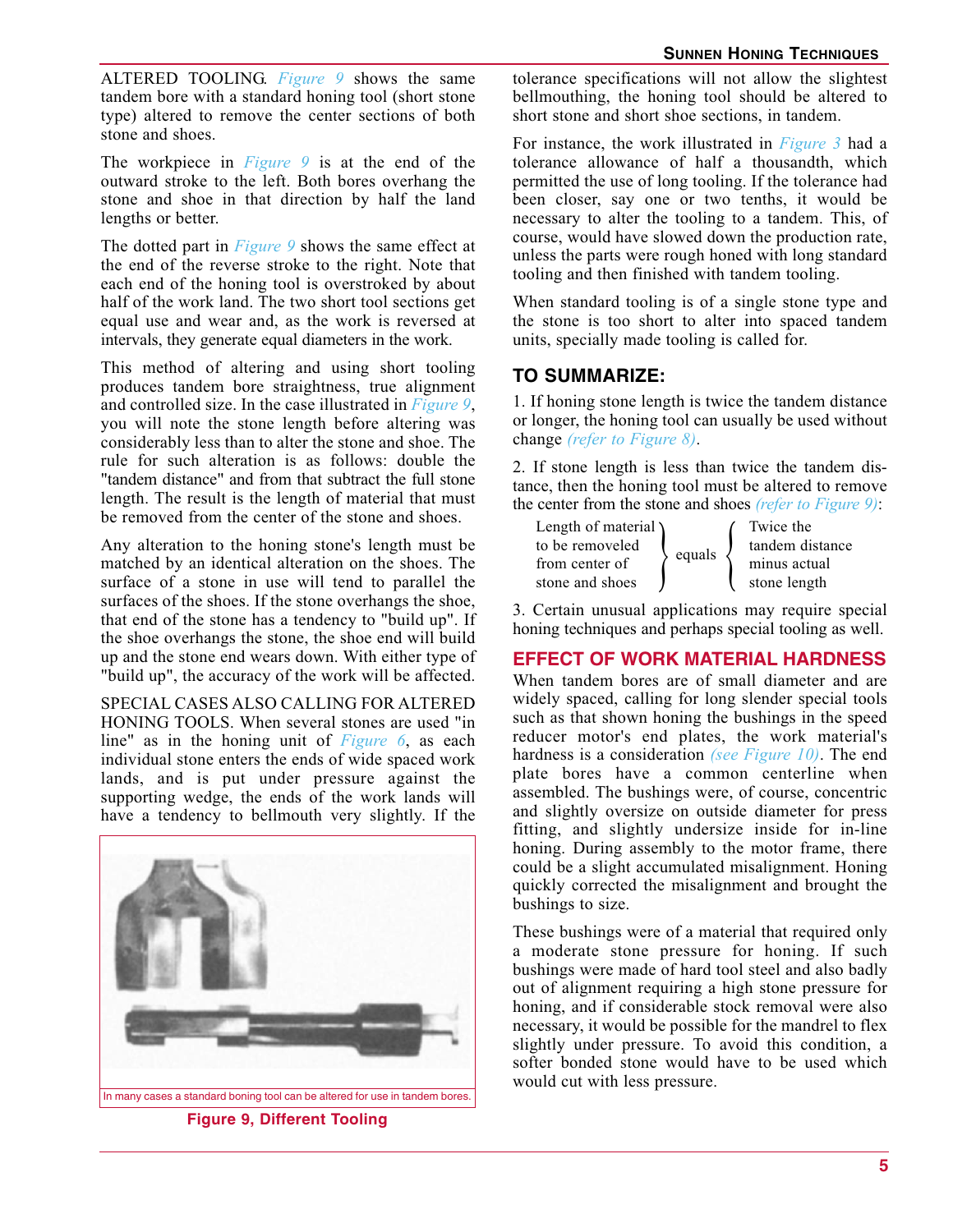#### **TANDEM BORES OF DIFFERENT DIAMETERS**

There are two methods of honing two different diameters to size and alignment; with standard or altered tooling, and with special piloted tooling.

1. With standard or altered tooling (emergency or short run jobs). Hone the larger bore to desired size and bush it down to the small size with a hard, abrasive resistant material, Tandem hone the two equal diameters, then remove the bushing. This method has limita-tions where short lands are widespaced and very close tolerances are required.

2. With special piloted type tooling (production type jobs). Most Sunnen Honing Units have an unevenly spaced triangular contact with the work diameter, to generate the utmost ac-curacy in the shortest time with a minimum amount of stock removal. One corner of the triangle (the stone) can be expanded and con-tracted. The body or shank of the tool (mandrel) is never concentric with its work circle, and therefore cannot be piloted.

Sunnen has another type of tooling that can be piloted. This type is standard for large diameters and specially made for small diameters. It uses two opposed stones and two opposed centralizing shoes, generating a work circle concentric to the hone body, and therefore can be piloted. It is always made special for tandem work. The piloting must be substantial and resist axial deflection. Pre-machining should be accurate and stock removal by honing should be limited to just enough for generating a close tolerance and desired finish.

In honing a pair of tandem bores, always hone the largest one first and pilot from it to bring the other bore to size and in line.

Often, work designs containing tandem bores specify two different diameters just to make component assembly somewhat easier. The design can sometimes be changed to a common diameter tandem, to facilitate precision in-line production sizing by honing.

#### **TRUING SLEEVES FOR TANDEM WORK**

Honing with a standard mandrel has the advantage that a common, through bore type of truing sleeve can also be used if it has sufficient length; that is, a total length of from three-fourths to one and one-half the honing unit length. When the tooling is of a tandem type, then the truing sleeve must be twice the tandem length. Stock truing sleeves are often too short for such applications and special double land sleeves must be made. The tandem truing sleeve must have lands spaced to match the work.

#### **HOW TO MAKE SPECIAL TANDEM SLEEVES**

Special tandem sleeves for use when honing parts having wide spaced lands, can best be made by making two bushings and pressing them into the ends of a tube having the total length of the work, each spaced bushing to be as long as the work land. The bushing ID's should be made slightly undersize and then sized and trued up by honing after being pressed into the tube. Reverse the sleeve frequently during the truing process.

#### **TRUING SLEEVE USAGE**

Now and then the question comes up as to just how to get the best use out of a truing sleeve. Doing a lot of honing in the sleeves to "wear in" the stone and shoe soon makes the truing sleeve oversize - out of radius with the work diameter - and the sleeves are worn out.

The answer is - don't do - any more honing than necessary in a truing sleeve. Once a truing sleeve is honed to near work diameter and has been kept straight by honing reversal and proper stroking, it can then be used as a straight edge to just "spot" high places on stone and shoe.

When it is necessary to true up a new stone or shoe, just barely dampen the stone surface by "dabbing" on a little oil. This will cause the truing sleeve to quickly glaze the stone on its high spots and polish the shoes on their high spots. Dress down the spots with a file and repeat until the stone and shoes are straight.

#### **CONCLUSIONS**

1. Standard tooling will do most tandem and in-line honing jobs, although it may require alteration.

2. Hardness of work material, type of job, quantity, and tolerances influence tooling and stone selection.

3. When honing tandem bores of different diameters, both the tooling and honing technique must change.



Small electric motor with speed reducer take-off has two 3/8" diameter armature shaft bushings, each 1-1/2" long with 6" center-to-center spacing. The tandem honing tool shown was espe-cially built for this job, since standard tooling in this diameter range does not have sufficient stone and shoe length to permit conversion into a tandem tool.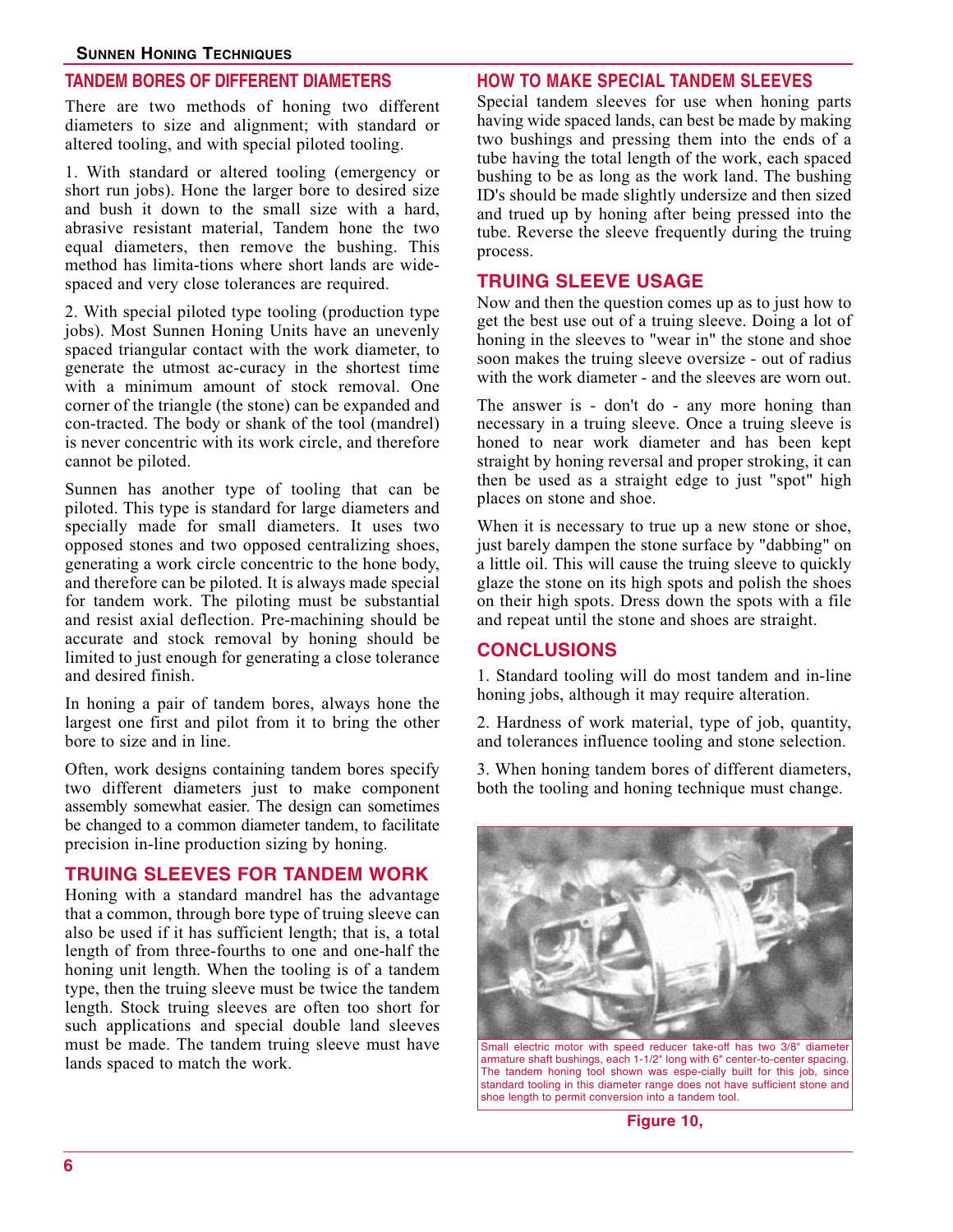#### **SUNNEN HONING TECHNIQUES**





concentrated area of the narrow lands causes higher unit pressure on stone.

**Figure 12,** 

4. Uniform wear is maintained on both ends of the stones and shoes by frequently reversing the work end for end, maintaining size and alignment in the tandem bores *(see Figure 11)*.

5. When tooling is altered, it will probably be necessary to alter the truing sleeve, too.

6. Special tandem tooling requires a special truing sleeve.

7. Improper truing technique will wear out a truing sleeve quickly.

8. Exceptionally narrow lands may require harder Figure 11, **Figure 11, Figure 11, Figure 12**, **Figure 12**.